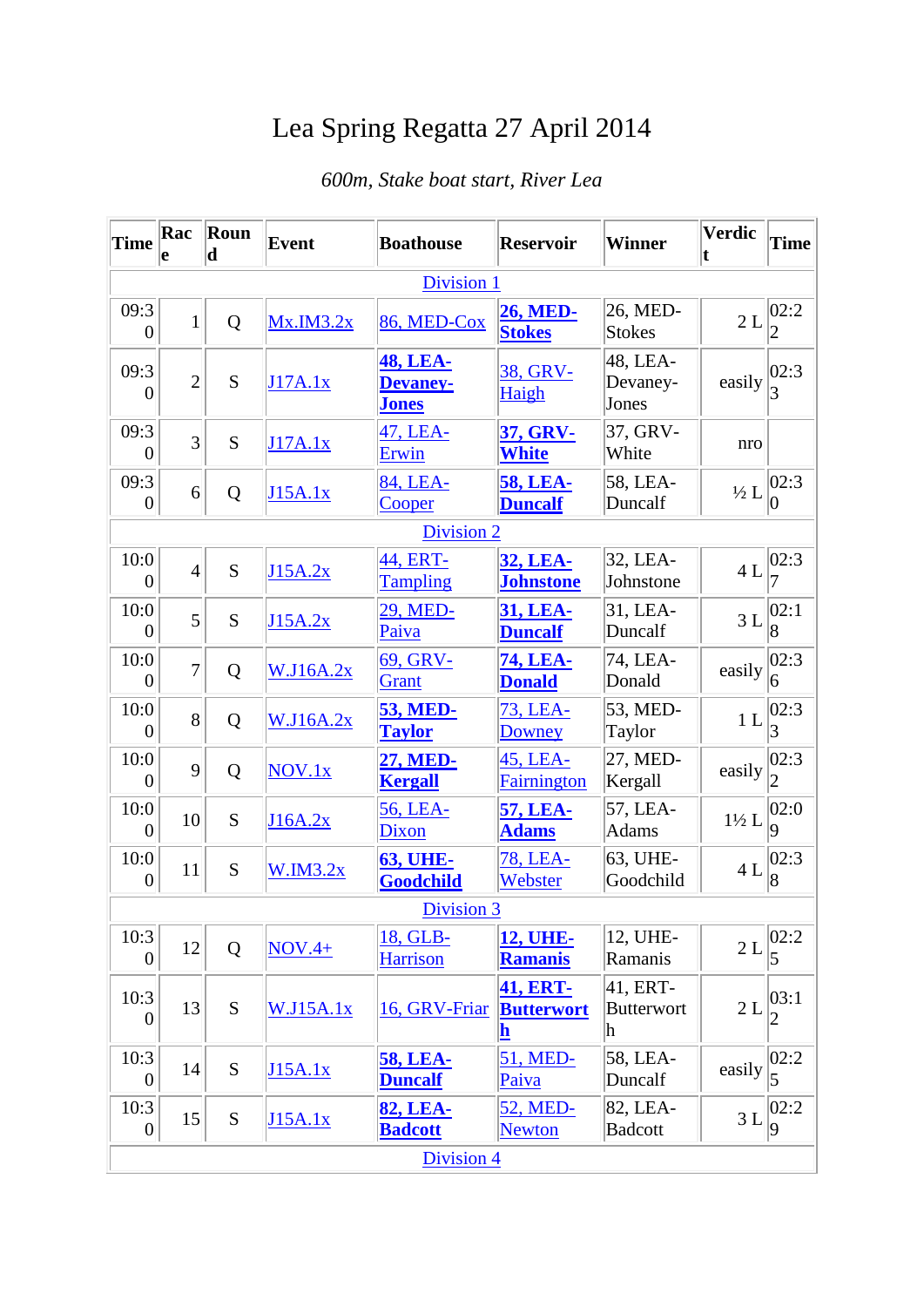| 11:0<br>$\boldsymbol{0}$ | 18 | S              | J16A.1x          | 20, LEA-<br>Dixon                                  | <b>22, LEA-Le</b><br><b>Lannou</b>   | 22, LEA-<br>Le Lannou           | 2L                      | 02:2 <br>3             |  |  |
|--------------------------|----|----------------|------------------|----------------------------------------------------|--------------------------------------|---------------------------------|-------------------------|------------------------|--|--|
| 11:0<br>$\overline{0}$   | 19 | S              | J16A.1x          | 21, LEA-<br><b>Adams</b>                           | 8, LEA-<br>Moore                     | $21,LEA-$<br><b>Adams</b>       | 2L                      | 02:2                   |  |  |
| 11:0<br>$\boldsymbol{0}$ | 20 | S              | W.J16A.2x        | 74, LEA-<br><b>Donald</b>                          | 67, GRV-<br>Redmond                  | 74, LEA-<br>Donald              | easily                  | 02:4                   |  |  |
| 11:0<br>$\boldsymbol{0}$ | 21 | S              | J18A.2x          | 3, LEA-<br><b>Devaney-</b><br><b>Jones</b>         | 4, GRV-<br><b>Boddington</b>         | $3$ , LEA-<br>Devaney-<br>Jones | 3L                      | 02:1<br>6              |  |  |
| Division 5               |    |                |                  |                                                    |                                      |                                 |                         |                        |  |  |
| 11:3<br>$\overline{0}$   | 22 | S              | <b>W.J16A.2x</b> | 53, MED-<br><b>Taylor</b>                          | <b>83, LEA-</b><br><b>Moody</b>      | 83, LEA-<br>Moody               | 4L                      | 02:2<br>$\overline{8}$ |  |  |
| 11:3<br>$\overline{0}$   | 23 | S              | NOV.1x           | <b>27, MED-</b><br><b>Kergall</b>                  | 28, MED-<br>Phipps                   | 27, MED-<br>Kergall             | $2\,\mathrm{L}$         | 02:2<br>$\overline{8}$ |  |  |
| 11:3<br>$\boldsymbol{0}$ | 24 | S              | NOV.1x           | <u>35, UHE-</u><br><b>Horn</b>                     | 24, LEA-<br><b>Noriel</b>            | 35, UHE-<br>Horn                | 4L                      | 02:3                   |  |  |
| 11:3<br>$\overline{0}$   | 25 | $\overline{F}$ | J17A.1x          | <b>48, LEA-</b><br><b>Devaney-</b><br><b>Jones</b> | 37, GRV-<br>White                    | 48, LEA-<br>Devaney-<br>Jones   | easily                  | 02:3                   |  |  |
| 11:3<br>$\overline{0}$   | 26 | ${\bf F}$      | W.M3.2x          | <b>63, UHE-</b><br>Goodchild                       | 68, GRV-<br>Page                     | 63, UHE-<br>Goodchild           | 3L                      | 02:3                   |  |  |
|                          |    |                |                  | Division 6                                         |                                      |                                 |                         |                        |  |  |
| 12:0<br>$\boldsymbol{0}$ | 27 | S              | $W.J16A.4x+$     | <b>30, MED-</b><br><b>Taylor</b>                   | 34, LEA-<br><b>Downey</b>            | 30, MED-<br>Taylor              | nro                     | 03:5<br>3              |  |  |
| 12:0<br>$\boldsymbol{0}$ | 28 | S              | $Mx.NOV.4+$      | <b>90, LEA-</b><br><b>Alloza</b>                   | 88, GRV-<br>Ward-<br><b>Sutheran</b> | 90, LEA-<br>Alloza              | 3L                      | 02:3<br>5              |  |  |
| 12:0<br>$\boldsymbol{0}$ | 29 | S              | $Mx.NOV.4+$      | <b>89, LEA-</b><br><b>Mcdonald</b>                 | 65, GRV-<br><b>Kaur</b>              | 89, LEA-<br>Mcdonald            | $4L\Big\ _{9}^{\infty}$ | 02:2                   |  |  |
| 12:0<br>$\overline{0}$   | 30 | S              | $NOV.4+$         | 12, UHE-<br><b>Ramanis</b>                         | 14, GRV-<br><b>Mentor</b>            | 14, GRV-<br>Mentor              | easily                  | 02:1 <br>9             |  |  |
| 12:0<br>$\theta$         | 31 | S              | $NOV.4+$         | 9, MED-Irons                                       | 17, GLB-<br>Delea                    | 9, MED-<br>Irons                | 1 <sub>L</sub>          | 02:2<br>6              |  |  |
| 12:0<br>$\overline{0}$   | 32 | ${\bf F}$      | IM3.1x           | 7, ERT-Lucas                                       | 6, STN-<br>Tollett                   | 7, ERT-<br>Lucas                | 5L                      | 02:3 <br>0             |  |  |
| 12:0<br>$\overline{0}$   | 34 | ${\bf S}$      | NOV.2x           | 81, LEA-<br><b>Fairnington</b>                     | 71, LEA-<br><b>Reed</b>              | 81, LEA-<br>Fairnington         | nro                     |                        |  |  |
| Division 7               |    |                |                  |                                                    |                                      |                                 |                         |                        |  |  |
| 14:0<br>$\overline{0}$   | 33 | S              | NOV.2x           | <b>36, UHE-</b><br><b>Seaman</b>                   | 62, UHE-<br>Marriott                 | 36, UHE-<br>Seaman              | 3L                      | 02:2 <br>5             |  |  |
| 14:0<br>$\overline{0}$   | 35 | ${\bf F}$      | J15A.1x          | <b>58, LEA-</b><br><b>Duncalf</b>                  | 82, LEA-<br><b>Badcott</b>           | 58, LEA-<br>Duncalf             | 2L                      | 02:2                   |  |  |
| 14:0                     | 36 | ${\bf F}$      | W.J16A.2x        | 74, LEA-                                           | <b>83, LEA-</b>                      | 83, LEA-                        | $1\frac{1}{2}$ L   02:2 |                        |  |  |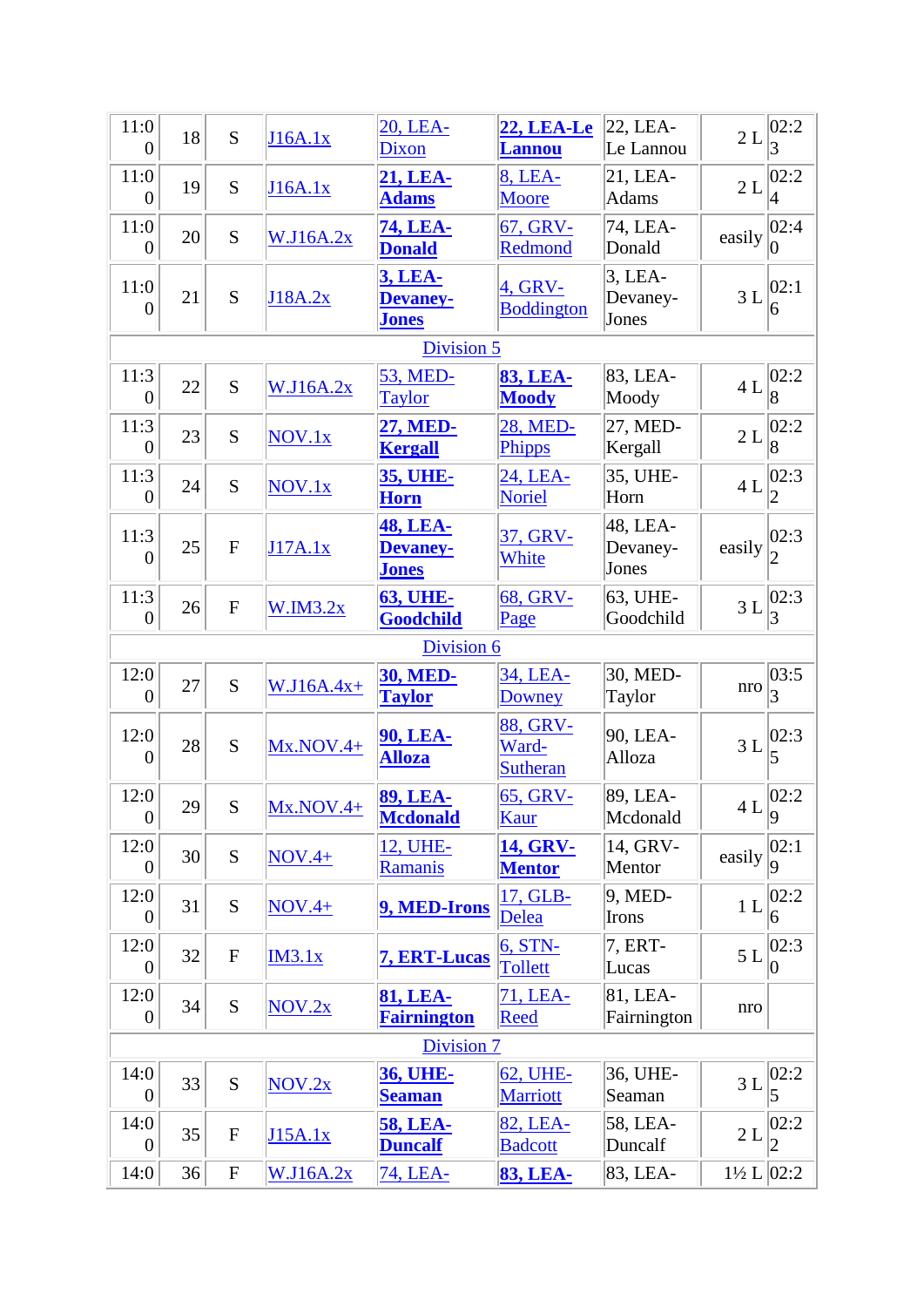| $\overline{0}$           |            |                |                                        | <b>Donald</b>                         | <b>Moody</b>                                         | Moody                           |                  | $\overline{7}$         |  |  |
|--------------------------|------------|----------------|----------------------------------------|---------------------------------------|------------------------------------------------------|---------------------------------|------------------|------------------------|--|--|
| 14:0<br>0                | 37         | $\overline{F}$ | J16A.2x                                | 57, LEA-<br><b>Adams</b>              | <b>54, MED-</b><br><b>Cox</b>                        | 54, MED-<br>Cox                 | $1\frac{1}{2}$ L |                        |  |  |
| 14:0<br>$\overline{0}$   | 38         | $\mathbf F$    | $W.M3.4x-$                             | <b>10, MED-</b><br><b>Smith</b>       | 23, LEA-<br><b>Methvin</b>                           | 10, MED-<br>Smith               | $1\frac{1}{2}$ L | 02:2                   |  |  |
|                          |            |                |                                        | Division 8                            |                                                      |                                 |                  |                        |  |  |
| 14:3<br>$\overline{0}$   | 39         | $\overline{S}$ | W.MasE/F.1<br>$\underline{\mathbf{X}}$ | 79, WEY-<br><b>Morris</b> (F)         | <b>70, LEA-</b><br><b>Ringshaw</b><br>(E)            | 70, LEA-<br>Ringshaw<br>(E)     | $2\,\mathrm{L}$  | 02:4<br>9              |  |  |
| 14:3<br>$\boldsymbol{0}$ | 40         | S              | W.NOV.1x                               | 60, ERT-<br>Fordham                   | <b>64, LEA-</b><br><b>Bindler</b>                    | 64, LEA-<br><b>Bindler</b>      | easily           | 02:5                   |  |  |
| 14:3<br>$\boldsymbol{0}$ | 41         | S              | $Mx$ . $IM3.2x$                        | <b>26, MED-</b><br><b>Stokes</b>      | 49, LEA-<br><b>Taylor</b>                            | 26, MED-<br><b>Stokes</b>       | 4L               | 02:2                   |  |  |
| 14:3<br>$\overline{0}$   | 44         | $\mathbf F$    | $Mx.NOV.4+$                            | 90, LEA-<br>Alloza                    | <b>89, LEA-</b><br><b>Mcdonald</b>                   | 89, LEA-<br>Mcdonald            | easily           | 02:2                   |  |  |
| 14:3<br>$\overline{0}$   | 48         | ${\bf F}$      | MasE/F.1x                              | <b>76, WEY-</b><br><b>Thomas (E)</b>  | 50, STN-<br>Tollett (F)                              | 76, WEY-<br>Thomas $(E)$        | 3L               |                        |  |  |
|                          | Division 9 |                |                                        |                                       |                                                      |                                 |                  |                        |  |  |
| 15:0<br>$\overline{0}$   | 42         | $\mathbf F$    | J15A.2x                                | 32, LEA-<br><b>Johnstone</b>          | <b>31, LEA-</b><br><b>Duncalf</b>                    | 31, LEA-<br>Duncalf             | 4L               | 02:1 <br>$\theta$      |  |  |
| 15:0<br>$\boldsymbol{0}$ | 45         | S              | Mx.M3.2x                               | 87, UHE-Horn                          | <b>25, MED-</b><br><b>Pugsley</b>                    | 25, MED-<br>Pugsley             | $1\frac{1}{2}$ L | 02:1                   |  |  |
| 15:0<br>$\boldsymbol{0}$ | 46         | $\mathbf{F}$   | J16A.1x                                | <u> 22, LEA-Le</u><br><b>Lannou</b>   | 21, LEA-<br><b>Adams</b>                             | 22, LEA-<br>Le Lannou           | $\frac{1}{2}L$   | 02:1<br>$\overline{4}$ |  |  |
| 15:0<br>$\overline{0}$   | 47         | ${\bf F}$      | J18A.1x                                | 39, GRV-<br>Mitchell                  | <b>46, LEA-</b><br><b>Johnson</b>                    | 46, LEA-<br>Johnson             | 2L               | 02:2                   |  |  |
| 15:0<br>$\boldsymbol{0}$ | 49         | F              | J18A.2x                                | 3, LEA-<br>Devaney-<br><b>Jones</b>   | 5, GRV-<br>Singh                                     | $3$ , LEA-<br>Devaney-<br>Jones | easily           | 02:1                   |  |  |
|                          |            |                |                                        | Division 10                           |                                                      |                                 |                  |                        |  |  |
| 15:3<br>$\overline{0}$   | 50         | ${\bf F}$      | NOV.1x                                 | 27, MED-<br>Kergall                   | <b>35, UHE-</b><br><b>Horn</b>                       | 35, UHE-<br>Horn                | 1L               | 02:2                   |  |  |
| 15:3<br>0                | 52         | ${\bf F}$      | W.J15A.1x                              | <b>41, ERT-</b><br><b>Butterworth</b> | 15, GRV-<br>Redmond                                  | 41, ERT-<br>Butterwort<br>h     | $3/4$ L          | 03:0                   |  |  |
| 15:3<br>0                | 53         | ${\bf F}$      | $W.J16A.4x+$                           | 30, MED-<br><b>Taylor</b>             | <b>40, LEA-</b><br><b>Beaumont</b><br><b>Epstein</b> | 40, LEA-<br>Beaumont<br>Epstein | $\frac{1}{2}L$   | 02:2                   |  |  |
| 15:3<br>$\theta$         | 54         | ${\bf F}$      | NOV.2x                                 | <u>36, UHE-</u><br><b>Seaman</b>      | 81, LEA-<br><b>Fairnington</b>                       | 36, UHE-<br>Seaman              | disq.            |                        |  |  |
| 15:3<br>$\boldsymbol{0}$ | 55         | ${\bf F}$      | W.M3.1x                                | <b>80, WEY-</b><br><b>Ferlez</b>      | 61, ERT-<br>Fisher                                   | 80, WEY-<br>Ferlez              | easily           | 02:3 <br>9             |  |  |
| Division 11              |            |                |                                        |                                       |                                                      |                                 |                  |                        |  |  |